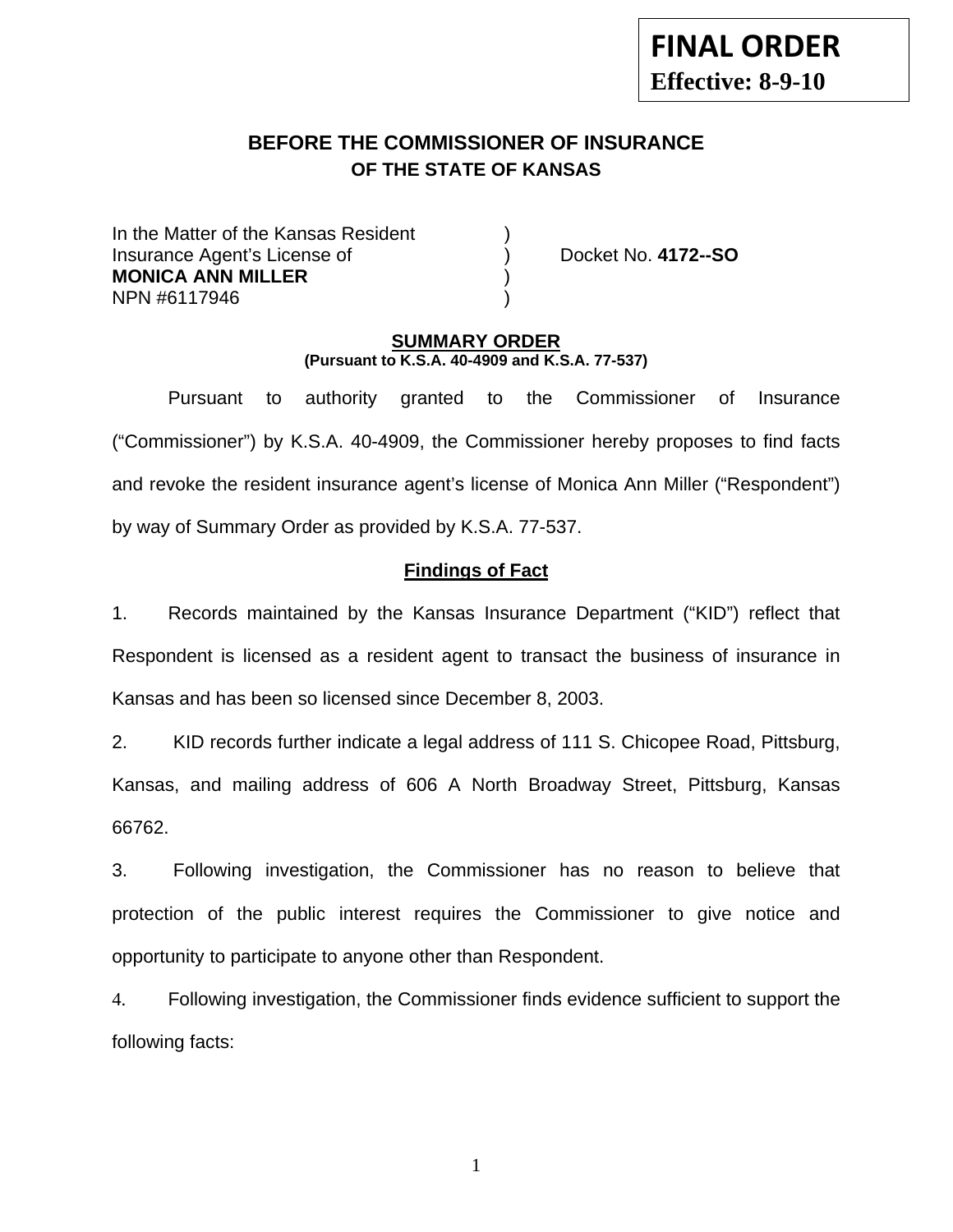5. On or about April 23, 2010, Kid received notice from Farmers' Insurance Group that Respondent's agency contract had been terminated following an audit.

6. The report detailed that Respondent had, over a period of months, credited premium payments made by insureds and delayed deposits of cash and check payments, using cash for other purposes and depositing premium payments in arrears.

7. Respondent admitted to the auditor and in a written statement that she used cash premium payments "to make ends meet" for "about a year" and stated she intended to repay the outstanding premium payments but did not have the funds to do so.

8. As of February 23, 2010, Respondent's cash deposits were \$9,507.34 in arrears.

9. In a letter mailed to Respondent's address of record on May 26, 2010, counsel

for KID informed Respondent of the foregoing information and invited Respondent to

reply within 15 business days if she disputed it.

10. To date, Respondent has not replied.

## **Applicable Law**

11. K.S.A. 40-4909(a) provides, in relevant part:

"The commissioner may deny, suspend, revoke or refuse renewal of any license issued under this act if the commissioner finds that the applicant or license holder has. . . (4) Improperly withheld, misappropriated or converted any moneys or properties received in the course of doing insurance business. . . . (8) Used any fraudulent, coercive, or dishonest practice, or demonstrated any incompetence, untrustworthiness, or financial irresponsibility in the conduct of business in this state or elsewhere. . . ." K.S.A. 40-4909(a).

12. In addition, the Commissioner may revoke any license issued under the Insurance Agents Licensing Act if the Commissioner finds that the interests of the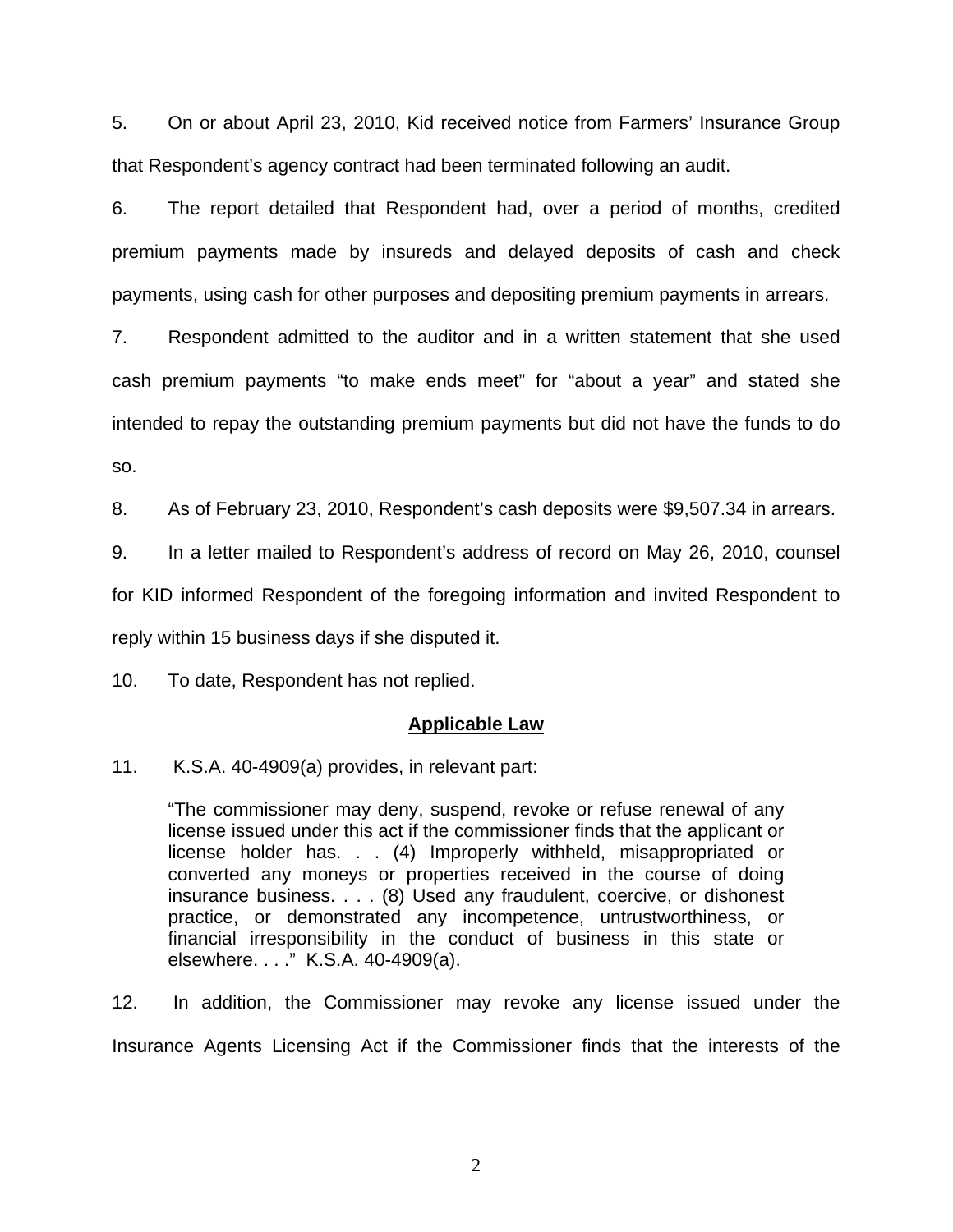insurer or the insurable interests of the public are not properly served under such license. K.S.A. 40-4909(b).

#### **Conclusions of Law**

13. The Commissioner has jurisdiction over Respondent as well as the subject matter of this proceeding, and such proceeding is held in the public interest.

14. The Commissioner finds, based on the facts contained in paragraphs 5 through 8, that Respondent has improperly withheld, misappropriated, or converted money or property received in the course of doing insurance business.

15. The Commissioner also finds that Respondent has used dishonest practices and demonstrated untrustworthiness or financial irresponsibility in the conduct of business.

16. Based on the foregoing findings, the Commissioner concludes that sufficient grounds exist for the revocation of Respondent's insurance agent's license pursuant to K.S.A. 2004 Supp. 40-4909(a).

17. The Commissioner further concludes Respondent's license may be revoked because such license is not properly serving the interests of the insurer and the insurable interests of the public.

18. Based on the facts and circumstances set forth herein, it appears that the use of summary proceedings in this matter is appropriate, in accordance with the provisions set forth in K.S.A. 77-537(a), in that the use of summary proceedings does not violate any provision of the law, the protection of the public interest does not require the KID to give notice and opportunity to participate to persons other than Respondent, and after investigation, KID believes in good faith that the allegations will be supported to the applicable standard of proof.

3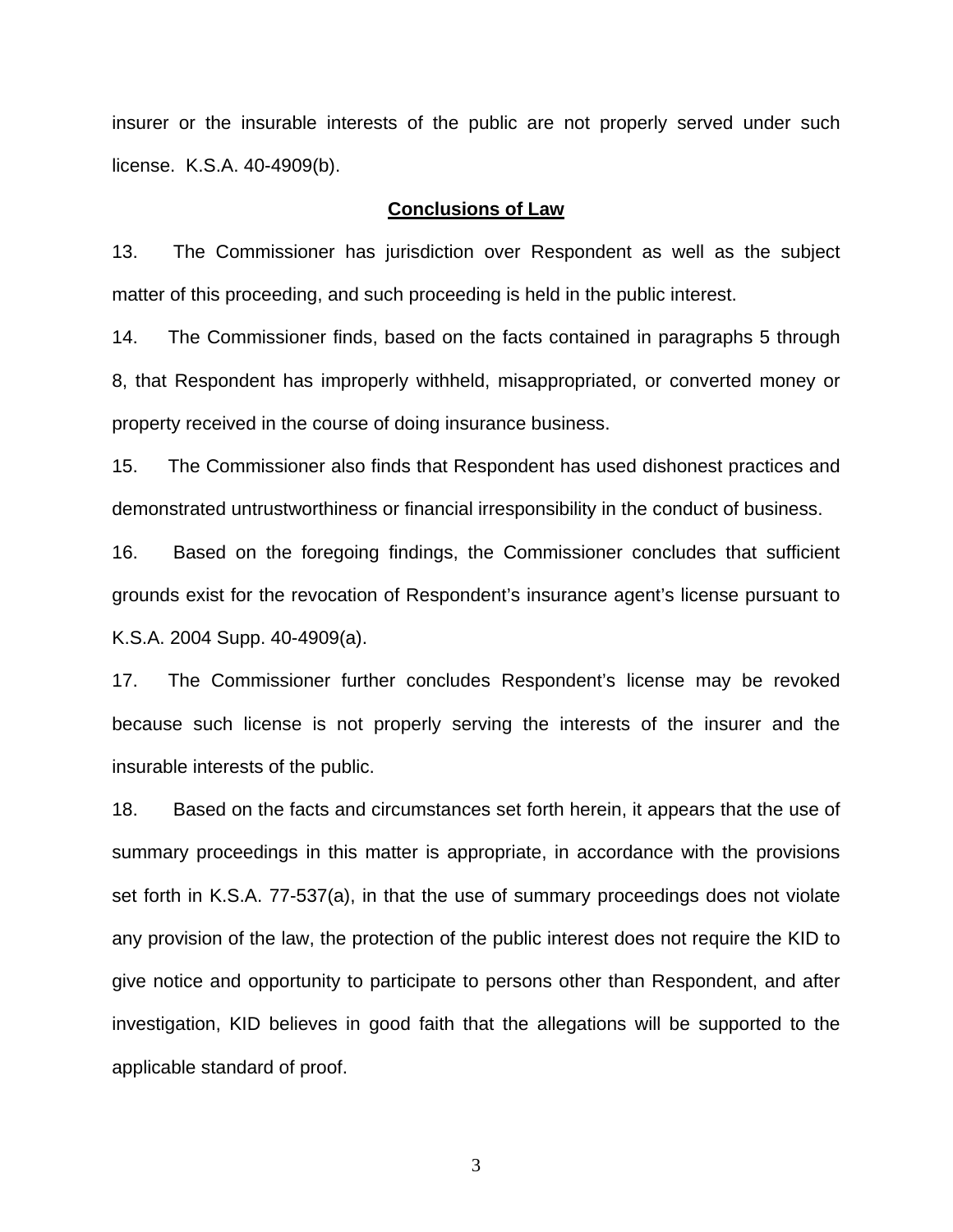## **IT IS THEREFORE ORDERED BY THE COMMISSIONER OF INSURANCE**

**THAT** the Kansas resident insurance agent's license of Monica Ann Miller is hereby **REVOKED. It is further ordered,** that Monica Ann Miller shall **CEASE and DESIST** from the sale, solicitation, or negotiation of insurance and/or receiving compensation deriving from the sale, solicitation, or negotiation of insurance conducted on and after the effective date of this order.

## **IT IS SO ORDERED THIS \_\_12th\_\_ DAY OF JULY, 2010, IN THE CITY OF TOPEKA, COUNTY OF SHAWNEE, STATE OF KANSAS.**



 \_/s/ Sandy Praeger\_\_\_\_\_\_\_\_\_\_\_\_\_\_\_\_ Sandy Praeger Commissioner of Insurance

 \_/s/ John W. Campbell\_\_\_\_\_\_\_\_\_\_\_\_\_ John W. Campbell General Counsel

#### **NOTICE OF RIGHTS TO HEARING AND REVIEW**

**Within fifteen (15) days of the date of service of this Summary Order,** 

**Respondent** may submit a written request for a hearing pursuant to K.S.A. 77-537 and

K.S.A. 77-542. Any request for a hearing should be addressed to the following:

 John W. Campbell, General Counsel Kansas Insurance Department 420 S.W. 9<sup>th</sup> Street Topeka, Kansas 66612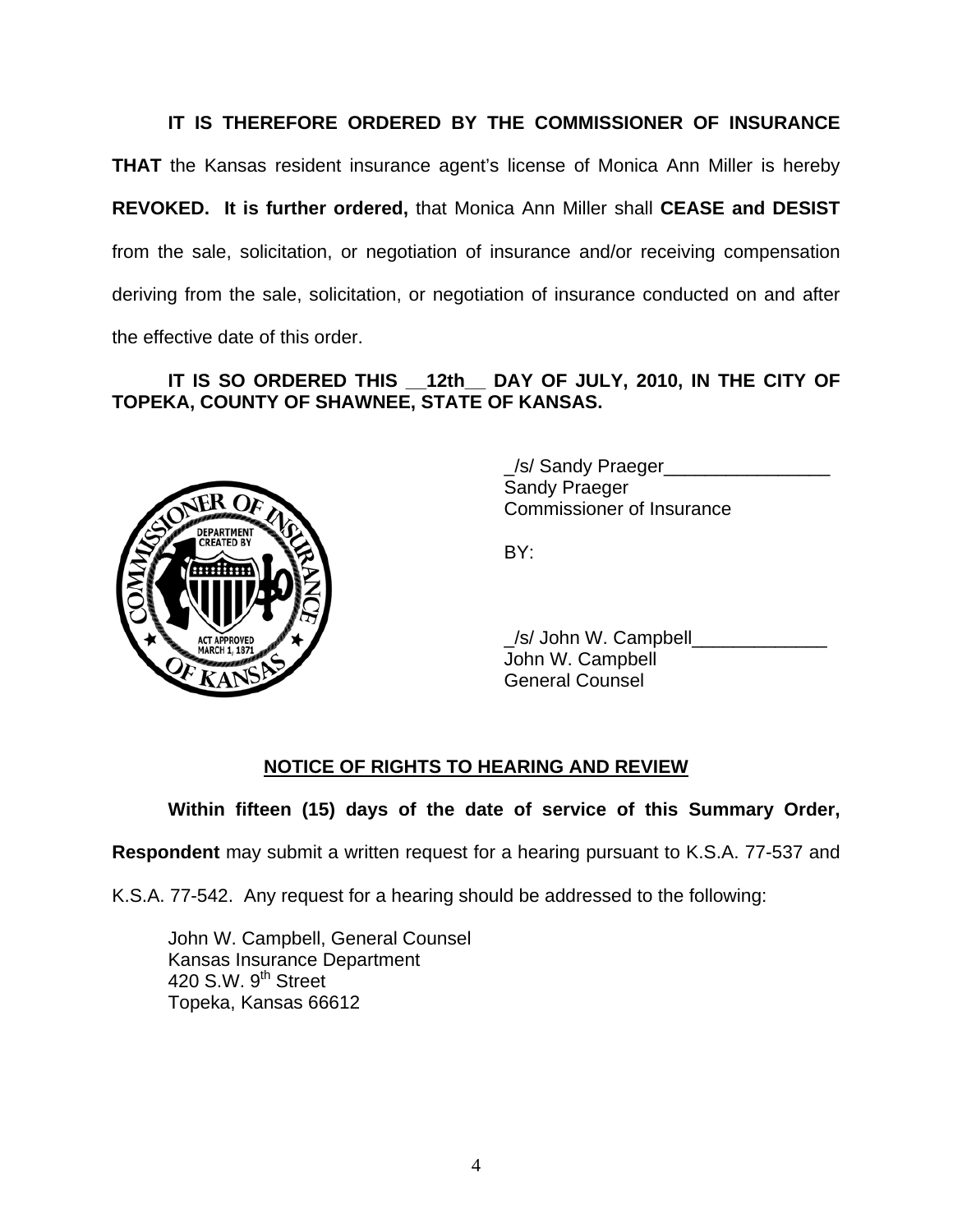If a hearing is requested, the Kansas Insurance Department will serve notice of the time and place of the hearing and information on procedures, right of representation, and other rights of parties relating to the conduct of the hearing.

### **If a hearing is not requested in the time and manner stated above, this**

**Summary Order shall become effective as a Final Order upon the expiration of** 

**time for requesting a hearing.** In the event Respondent files a Petition for Judicial

Review, pursuant to K.S.A. 77-613(e), the agency officer to be served on behalf of the

Kansas Insurance Department is

 John W. Campbell, General Counsel Kansas Insurance Department 420 S.W. 9<sup>th</sup> Street Topeka, Kansas 66612

#### **Certificate of Service**

 The undersigned hereby certifies that she serviced a true and correct copy of the above and foregoing **Summary Order** and accompanying **Notice of Rights** on this \_\_12th\_ day of \_\_July\_\_ 2010, by causing the same to be placed in the United States Mail, first class postage prepaid, addressed to the following:

 Monica Ann Miller 606 A North Broadway Street Pittsburg, KS 66762

| /s/ Brenda J. Clary   |
|-----------------------|
| Brenda J. Clary       |
| <b>Staff Attorney</b> |